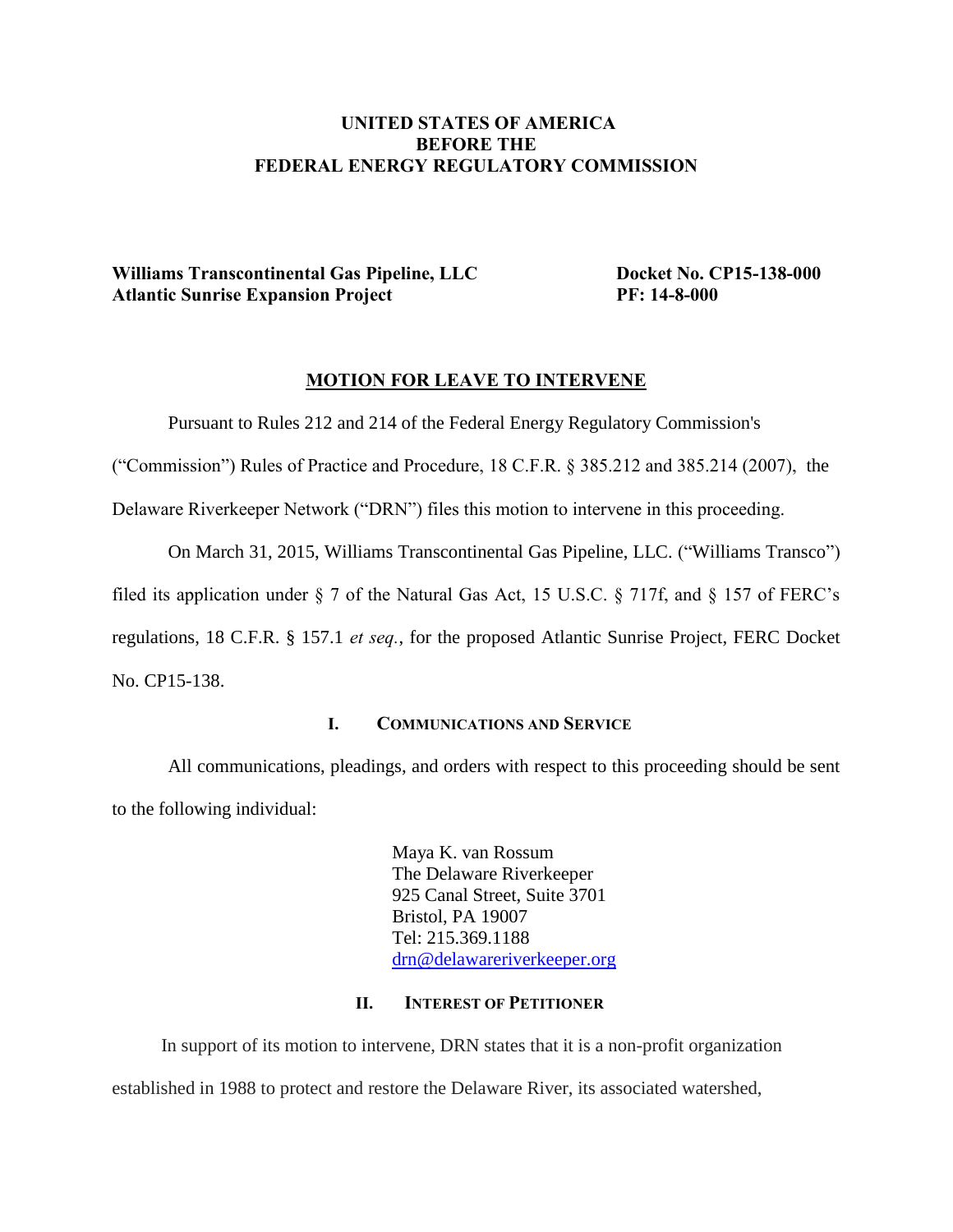tributaries, and habitats. This area includes 13,539 square miles, draining parts of Pennsylvania, New Jersey, New York, and Delaware. In its efforts to protect and restore the watershed, DRN organizes and implements stream-bank restorations, a volunteer monitoring program, educational programs, environmental advocacy initiatives, recreational activities, and environmental law enforcement efforts throughout the entire Delaware River Basin. DRN also provides technical assistance related to water quality monitoring and capacity building to Pennsylvania watershed groups. DRN is a membership organization headquartered in Bristol, Pennsylvania, with more than 15,000 members with interests in the health and welfare of the Delaware River and its watershed. DRN is uniquely qualified to comment on and provide relevant information concerning associated impacts to human health and the environment as a result of this Project. DRN brings this action on its own behalf and on behalf of its members, board, and staff.

Based on information provided by William's Transco in its October 2014 resource reports, the project is designed to be a large scale 42-inch transmission pipeline that will stretch approximately 178 miles. Over 3,507 acres will be impacted during construction of this pipeline, its above ground facilities, and modified above ground facilities. This project will have significant adverse environmental impacts, safety issues (i.e. explosions), economic ramifications, permanent impacts on scenery, and threaten drinking water sources, groundwater wells, and septic systems.

DRN is concerned not only about the environmental, safety, and health impacts of the proposed construction activity, but also that Williams Transco may be improperly segmenting its expansion projects in order to avoid its responsibilities under NEPA, and to avoid having to do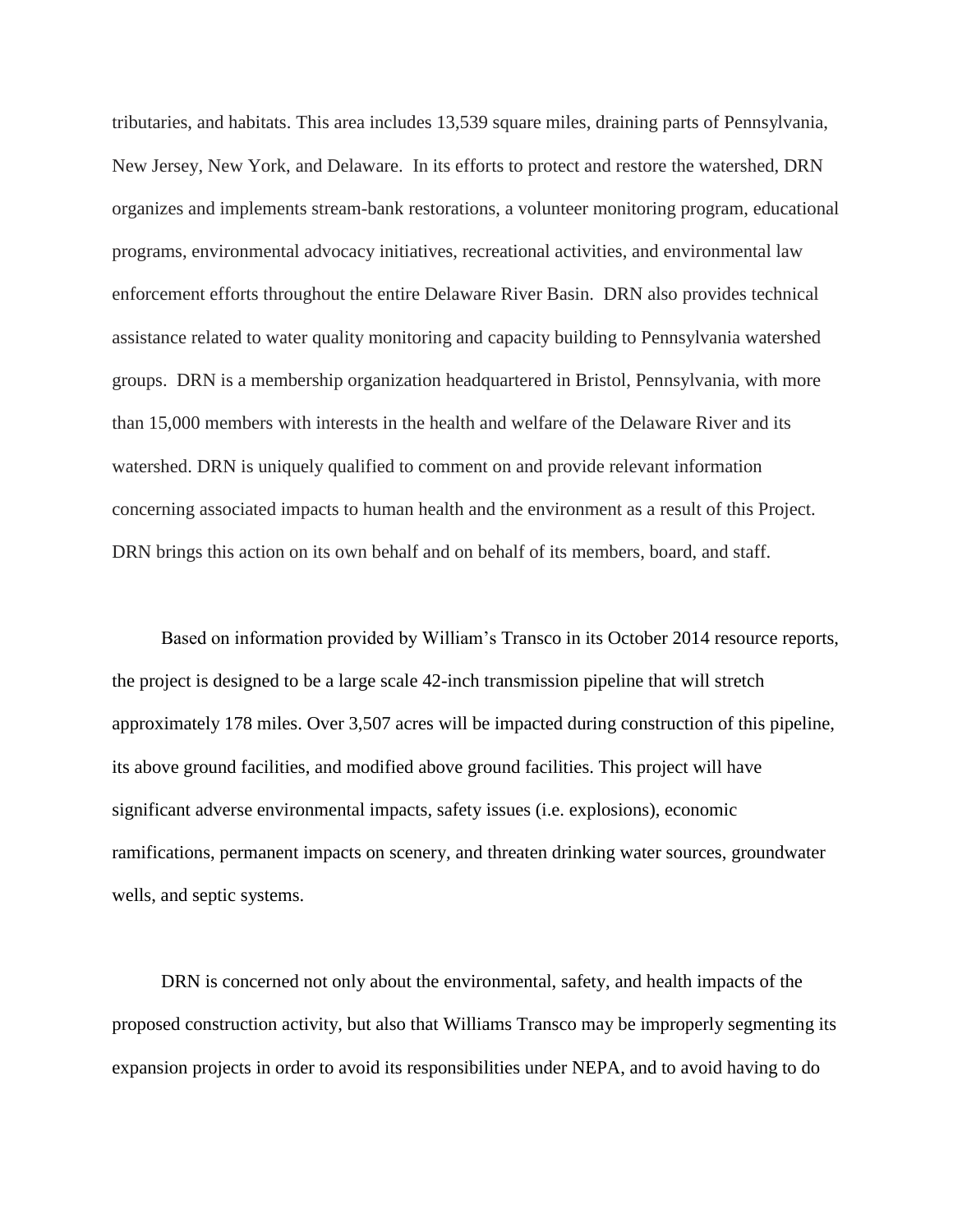more rigorous environmental studies. Over the last several years the pipeline industry has developed a pattern of improperly segmenting pipeline upgrade projects to meet a perceived need of higher pipeline capacity for natural gas without conducting the proper environmental reviews. For example, the Tennessee Gas and Pipeline Company has initiated three projects that effectively close loops along portions of its existing line in Pennsylvania and New Jersey (i.e. the 300 Line Extension, Northeast Upgrade, and MPP Project). Each of these projects was brought individually before FERC, rather than as a unified project, despite the fact that they were constructed within a short time period and perform the functional equivalent to one large upgrade project. It is DRN's concern that a similar strategy will likely be employed by Williams Transco for their pipeline upgrade projects, and that the Project is merely the one of several (including Transco's Northeast Supply Link) functionally and operationally dependent projects.

DRN is concerned that the Project is one of three applications to the Commission that Williams Transco has filed since Leidy Southeast Expansion (CP-13-551-000). Each of these projects leap-frog on the Leidy Pipeline system and the planned Atlantic Sunrise Project would add looping sections of pipeline filling in gaps along Transco's Leidy line system, which would be located near the same geographic corridor as the proposed Atlantic Sunrise Project. In DRN's scoping comments for Atlantic Sunrise Project (dated August 16, 2014) DRN requested that the Commission include a consideration of impacts resulting from all inter-related projects, including Cove Point, and their potential overlapping zones of impact, in its review of the Atlantic Sunrise Project. By considering the environmental impacts of these five inter-related and functionally inter-dependent projects in separate NEPA documents, rather than completing a full Environmental Impact statement to review upgrading the Leidy line system as a whole that